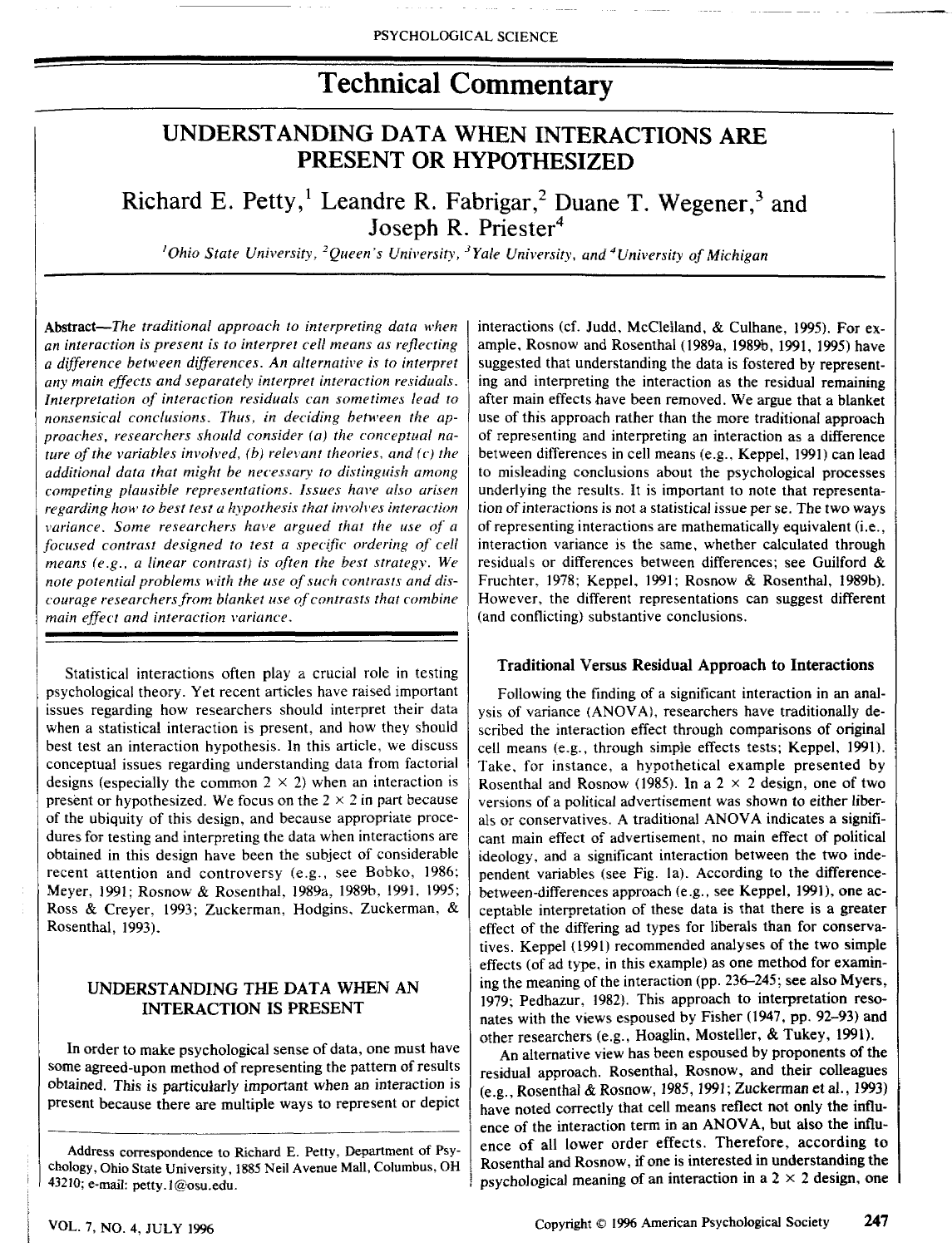### Interactions



Fig. 1, Traditional representation of the difference between differences (a) and residual representation of the interaction (b) in a 2 (political ideology)  $\times$  2 (ad version) factorial.

should not do so by examining a representation that also reflects main effects. Rather, one must remove the infiuence of the main effects from the cell means prior to imparting meaning to the interaction.

Consider the Ad Version  $\times$  Political Ideology data in Figure 1. According to Rosenthal and Rosnow (1985), a researcher following the traditional approach might be tempted to interpret the presence of an interaction in the data as indicating that liberals are more strongly influenced by version A than version B, whereas conservatives are equally influenced by both advertisements. Rosenthal and Rosnow (1985) asserted, however, that such a conclusion "would be wrong!" (p. 5). Instead, they prefer to interpret the representation of the interaction as depicted in Figure lb. Consistent with this representation, Rosenthal and Rosnow stated that "the interaction actually shows that conservatives and liberals reacted in exactly opposite ways to the two types of propaganda" (p. 8; see Rosenthal & Rosnow, 1985, for calculation of residuals).

Obviously, this residual representation suggests something very different about the behavior of conservatives than does the representation following from the traditional approach. That is, a difference-between-differences approach encourages one to develop theory that explains why liberals are affected differently by the two ads but conservatives are not, whereas the residual approach encourages one to explain why liberals and conservatives are influenced in opposite ways by the two ads.' The nature of the variables in this example does not preclude generating a meaningful psychological interpretation of the interaction residuals. Therefore, the representations encouraged by the traditional and the residual views are both potentially accurate.

#### Comparing the Approaches

Rosenthal and Rosnow (1991) asserted that "before an interaction effect can be understood, , . . the residuals defining the interaction must be displayed" (p. 367), and Zuckerman et al. (1993) stated that "interaction effects cannot be interpreted on the basis of comparisons between cell means" (p, 53). If these scholars meant to suggest only that researchers who describe cell means are not describing solely interaction variance, this is correct. However, if they meant that researchers should necessarily impart psychological meaning to interaction residuals (as suggested by their assertion about the "reactions" of liberals and conservatives depicted in Fig. 1), then we disagree. In particular, it is not clear that authors who wish to understand data containing an interaction should invariably devote journal space to displaying and interpreting interaction residuals instead of interpreting cell means. In fact, interpretation of residuals can sometimes lead to nonsensical conclusions because the interaction per se is a statistical entity that might or might not directly correspond to any meaningful underlying psychological process.

Consider a pattern of data similar to that in Figure la, but with different variables. Specifically, imagine an experiment investigating the influence of exposure duration (subliminal [5] ms] vs. supraliminal [500 ms]) and actual letter height *(Vi* in. vs. 9 in.) on subjects' verbal estimates of the height of letters. See Figure 2a for the expected cell means.

 $A$  2  $\times$  2 ANOVA shows a main effect of letter size and an Exposure Duration  $\times$  Letter Size interaction. The differencebetween-differences approach suggests that the interaction exists because there is a greater impact of letter size on perceptions of height when the letters are presented supraliminally than when the letters are presented subliminally. Advocates of the residual approach would presumably suggest that this characterization is wrong. That is, they would assert that the meaning of the interaction can be understood only by interpreting the residuals represented in Figure 2b. According to the residual approach, then, one would interpret the presence of the interaction as indicating that supraliminal- and subliminal-exposure subjects reacted to the presented letters in exactly opposite ways. That is, supraliminal-exposure subjects reacted to the letters by perceiving 9-in. letters as taller than  $\frac{1}{4}$ -in. letters, but

1. In the traditional approach, the description and interpretation of the interaction (i.e., difference between differences) often encompasses a description and interpretation of any main effects. Thus, main effects often receive little attention when an interaction is present because the interaction shows that these effects are not uniform across levels of at least one other factor (e.g.. Kirk, 1968). Representing interaction variance separately from main effects in the residual approach encourages people to interpret main effect and interaction variance separately, however.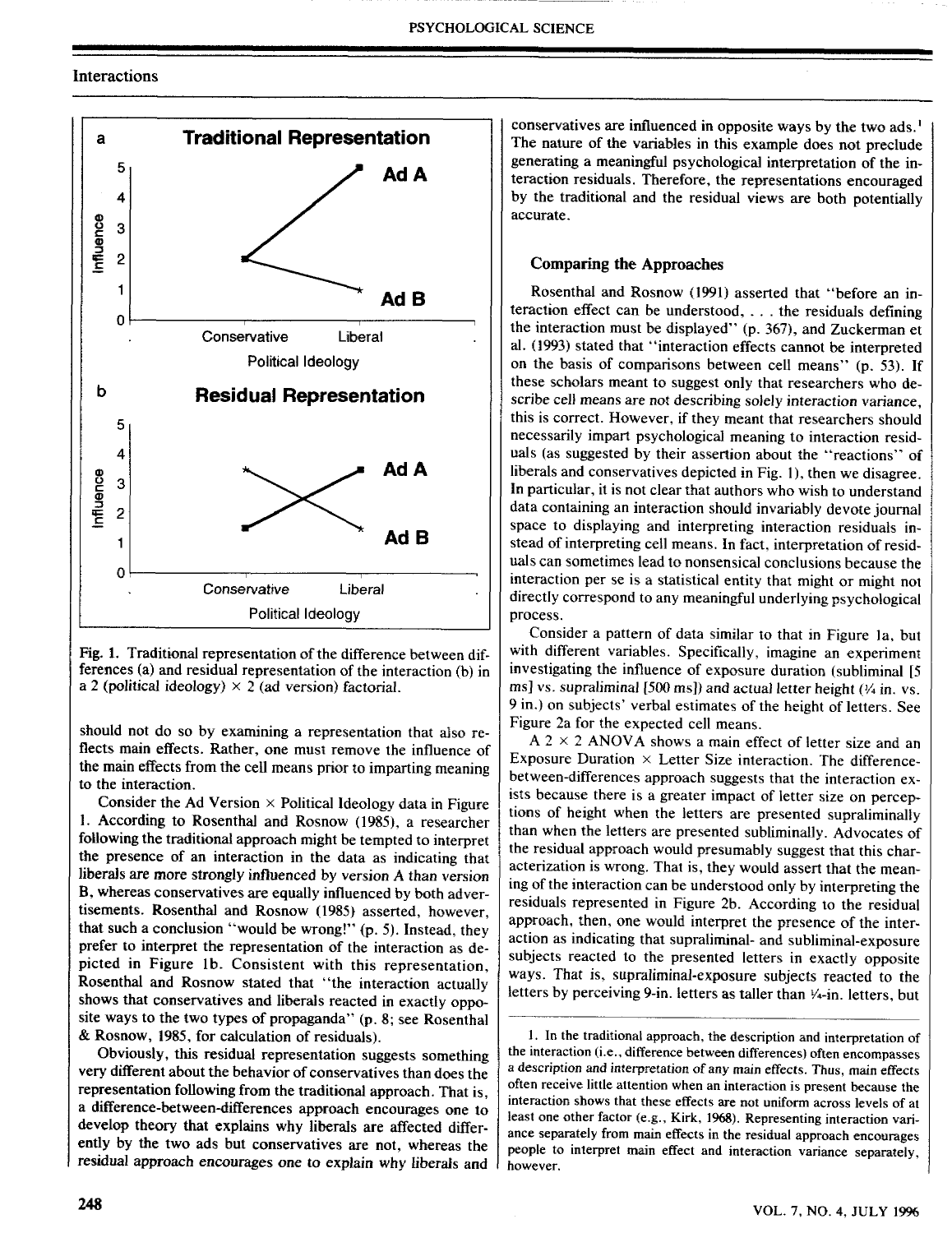

Fig. 2. Traditional representation of the difference between differences (a) and residual representation of the interaction (b) in a 2 (exposure)  $\times$  2 (letter height) factorial.

subliminal-exposure subjects reacted to the letters by perceiving 1/4-in. letters as taller than 9-in. letters! Because people who participated in the subliminal conditions could not even see the letters, such a representation of how the subjects reacted seems absurd. In fact, in psychological research, there are many variables that do not lend themselves well to the removal of main effects when interpreting the meaning of interactions.

#### **What Should Researchers Do?**

As a matter of practice, we believe that researchers should not confuse statistical sources of variance with underlying psychological processes when interpreting their data. For example, three sources of variance in a  $2 \times 2$  ANOVA (two main effects and one interaction) could result from three psychological processes, or two, or one, or even four or more! Thus, the residual approach—which encourages interpretation of interaction variance separate from main effect variance—should not be viewed as the default way to impart psychological meaning to data when an interaction is present. For example, it would be inappropriate to take results from a study that has produced an interaction in which the cell means do not show a crossover pattem, remove the main effects from the original cell means, and then argue that the pattem of residuals necessarily provides evidence for a theory that predicts a crossover pattern. Computing residuals for a significant interaction in the  $2 \times 2$  design will always produce a crossover pattern. This does not imply that a crossover process is responsible for the effect or that a crossover interpretation should be offered. $2$ 

Just because an interaction is obtained does not mean that one should necessarily impart psychological meaning to the interaction residuals. If the residual approach leads to nonsensical conclusions given the variables under study (as in the letter-size example), the residual approach can be discarded. Nevertheless, the residual approach can be useful if one has a theory that accounts separately for the main effect and interaction variance. As noted, however, if a researcher prefers a crossover (i.e., residual-based) interpretation of the interaction, he or she must also develop an explanation of the removed main effect (or effects). If two or more plausible interpretations of the interaction still exist, it might then be possible to distinguish among the alternatives using additional data (e.g., measures of the proposed underlying mechanisms, or a new study in which the "main effect" process is removed or inhibited so a proposed crossover process can emerge in the cell means).

# **USING CONTRASTS IN PLACE OF INTERACTION TESTS**

Given the controversy over how to interpret data when an interaction is present, it is not surprising that some controversy has also arisen over how to provide the best statistical test when a pattern that includes interaction variance is hypothesized. In particular, some scholars have recommended that because interaction predictions often suggest a specific pattern of cell means, such predictions should be tested using focused contrasts that conform to the hypothesized pattern (e.g., see Rosenthal & Rosnow, 1985, 1991; Rosnow & Rosenthal, 1995). In this section, we examine the utility of using focused contrasts to test hypothesized patterns that include interactions.

#### **Hypotheses That Imply an Ordering of Cell Means**

Contrasts are comparisons of two or more cell means. Contrasts are often used to test the predicted pattem of means by

2. Of course, neither the residual nor the traditional approach necessitates a particular interpretation of the psychological processes underlying the interaction. A researcher using the residual approach could determine that one process accounts for both main effect and interaction variance. If one were to regard both main effect and interaction variance as accounted for by one process, however, there would seem to be little reason to represent and interpret the interaction variance separately from the main effect (or effects). Maintaining that different sources of variance must be separated from each other to be interpreted suggests that the sources of variance have some psychological meaning separate from one another. Although one can imagine some cases in which separable processes are responsible for main effects versus interactions, there are many cases in which moderation of the same process creates both main effect and interaction variance. Therefore, use of residuals as the default method for understanding interactions appears unwise.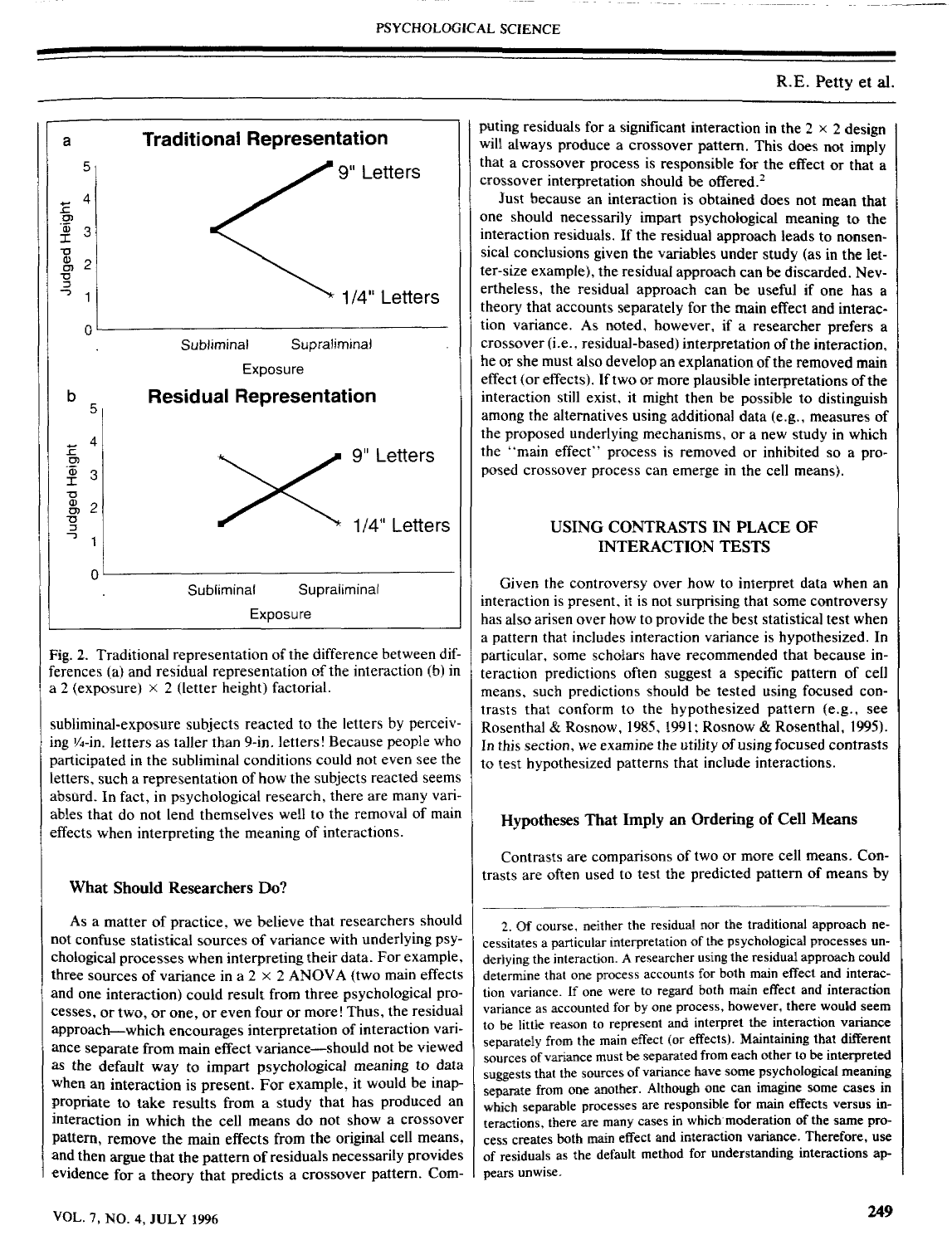## Interactions

assigning to each cell a weight that corresponds to the predicted pattem. For instance, if a researcher expects that the means of four cells in a study will be ordered in a decreasing linear fashion with equal spacing between cells, then contrast weights assigned to test that prediction would be  $+3$ ,  $+1$ ,  $-1$ , and  $-3$ , respectively. Any number of possible combinations of weights is possible as long as the weights sum to zero (see Rosenthal  $\&$ Rosnow, 1985,1991). The primary purported advantage of contrast analyses is the focused nature of the research questions that can be addressed. For instance, in a one-way design with four cells, investigating a linear trend of cell means by using the contrast weights just listed is more focused on the hypothesis than an omnibus *F* test in the traditional one-way ANOVA. In fact, ordering contrasts such as the linear contrast described have even been advocated to replace the *single-df* main effect and interaction tests in a  $2 \times 2$  design when hypotheses imply an ordering of cell means (see Rosnow & Rosenthal, 1991, 1995).

For instance, consider a  $2 \times 2$  design discussed by Rosnow and Rosenthal (1989a, 1991) and Meyer (1991). The investigator hypothesizes that the health status of one's child (healthy vs. unhealthy) has a larger impact on parental grief when the child dies when the child is male rather than female (see Fig. 3). Note that this hypothesis implies the following ordering of cell means on the measure of grief: B (healthy male)  $> A$  (healthy female)  $> C$  (unhealthy female)  $> D$  (unhealthy male). Because contrasts specify particular orders of cell means, Rosnow and Rosenthal (1991) stated that "contrasts sharpen our conception of the hypothesized trends" and "our preference to test [the predicted pattern] would be a contrast with weights  $+3$ ,  $+1$ ,  $-1$ ,  $-3$ " (p. 574; see Rosnow & Rosenthal, 1995, for a similar recommendation).

One reason for favoring the contrast approach is that a difference-between-differences interaction test *(df* = 1) could show significant results in a  $2 \times 2$  design even if the ordering of means were quite different from the hypothesized ordering. Therefore, the linear contrast is viewed as answering a more focused question than the interaction test. A perusal of the journals on our shelves tumed up many instances of the use of



Fig. 3. Hypothesized ordering and corresponding contrast weights in a 2 (health of child)  $\times$  2 (gender of child) factorial design.

contrasts to examine hypothesized pattems that included interactions.

### Potential Problems With the Contrast Approach

In order to demonstrate some potential problems with using certain contrasts to replace the traditional interaction test when a difference between differences is hypothesized, we reanalyzed the data from one published study that used such a contrast. The researchers used a Variable X (high vs. low)  $\times$  Variable *Y* (high vs. low) design, and hypothesized a "specific interaction" such that *Y* would have a greater impact on the dependent measure when *X* was high than when *X* was low." The results obtained in their study are graphed in Figure 4a.

Because the specific interaction implied that the *Y-high/X*high and  $Y$ -low/X-high cells would be most extreme (with the Y-high/X-low and Y-low/X-low cells between the extremes), the authors decided to test the ordering of means using the linear contrast recommended by Rosnow and Rosenthal (1991). That is, the authors weighted the Y-high/X-high cell as  $+3$ , Y-high/  $X$ -low cell as  $+1$ , Y-low/X-low cell as  $-1$ , and Y-low/X-high cell as  $-3$ . The linear contrast on the data vielded a highly significant result ( $p < .001$ ), and the authors concluded that their hypothesis was supported. Yet when the data are examined using a traditional ANOVA, there is a strong main effect for variable  $Y (p < .001)$ , but no significant  $X$ -by-Y interaction  $(p > .25)$ . That is, Y does not differentially influence the dependent measure across levels of *X.* The discrepancy between these tests lies in the fact that the linear contrast combines both main effect and interaction variance, whereas the ANOVA interaction reflects the unique variance accounted for by the difference between differences. It would thus appear that the linear contrast used to analyze a  $2 \times 2$  design can be highly significant when only the main effect portion of the contrast is truly present in the data. This property of linear contrasts implies that a variety of unanticipated patterns of cell means could produce a significant contrast effect.

For example, imagine that the effect of *Y* was exactly the same across levels of *X* in the data (see Fig. 4b). The same linear contrast supposedly testing a hypothesized specific interaction would produce an even more significant result than for the original data ( $p < .00006$ ), despite the fact that the interaction sum of squares for these data would be zero! Finally, the linear contrast could be significant even if there were a significant difference between differences in the opposite direction of the hypothesized pattern *(p <* .023; see Fig. 4c)! Given that the chosen contrast is designed to test a specific linear ordering of means, it might surprise some readers to learn that cell means that deviate dramatically from the hypothesized ordering can produce even larger test statistics than cell means that conform to the hypothesis.

3. Rosnow and Rosenthal might not have intended the focused contrast to replace the difference-between-differences approach, but, nonetheless, their comments have apparently been interpreted by some researchers as suggesting this.

4. We do not identify the study because we are simpiy using these data for convenience. That is, we could have made up some hypothetical data to make the same points.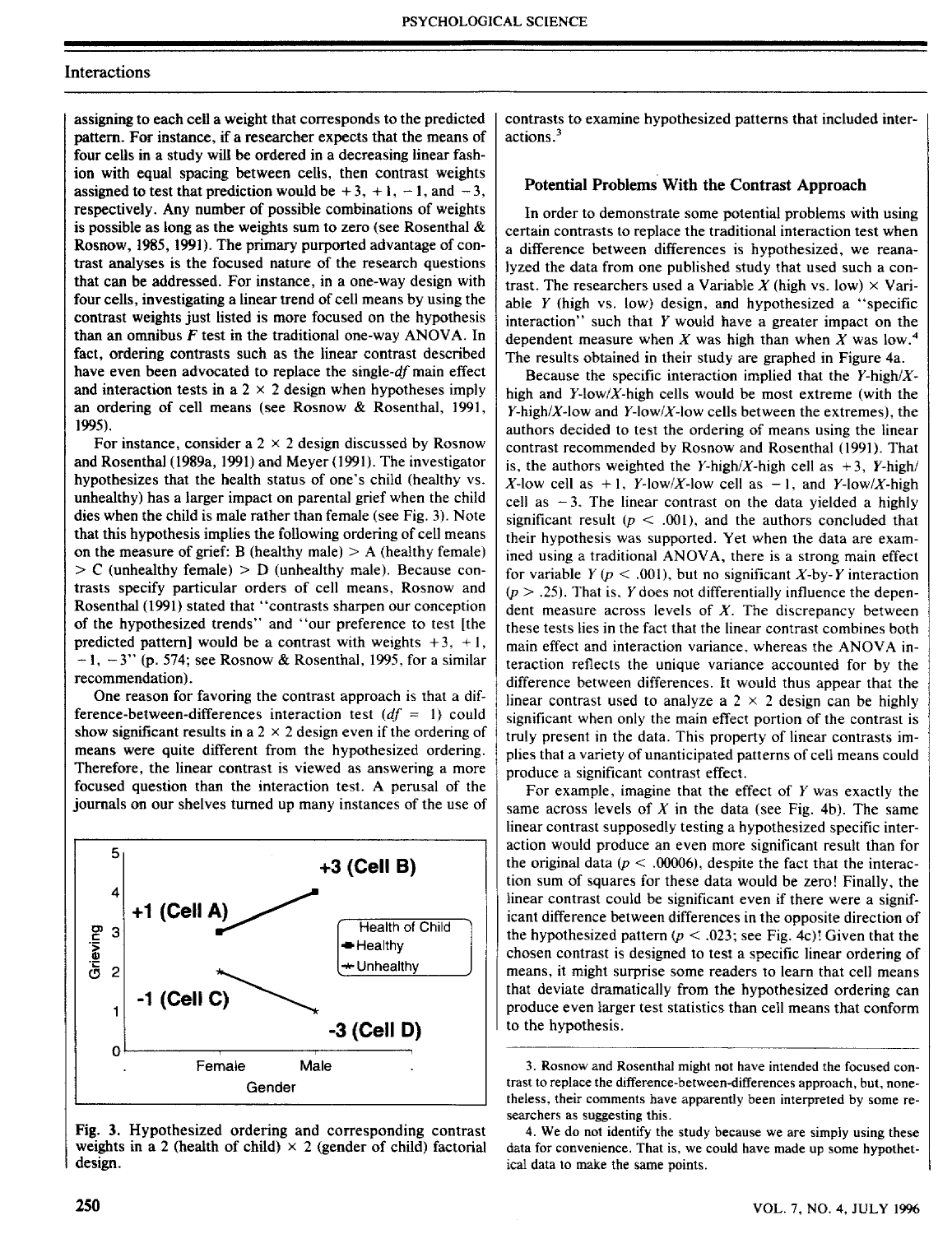

Fig. 4. Results subjected to the same linear contrast as in Figure 3. The graphs show (a) actual results from a study hypothesizing an interaction between variables  $X$  and  $Y$ , (b) results consisting of only a main effect of variable *Y,* and (c) results including a significant interaction opposite to that hypothesized.

### Two Problems With "Focused" Contrasts

This example illustrates two potential problems with the use of contrasts to test a specific ordering of cell means implied by a hypothesis that includes both main effect and interaction variance. The first problem concerns the match between the research hypotheses and the statistical tests. When researchers propose "differential impact" hypotheses, using statistical techniques that confound "differentia] impact" variance (i.e., interaction variance) with "overall impact" variance (i.e., main effect variance) is inappropriate. Using a test that combines interaction variance with main effect variance provides no diagnostic information about the differential impact portion (or the main effect portion) of the hypothesis. If a researcher hypothesizes a pattem of results that should produce both main effect and interaction variance, the hypothesis is fully supported only if both sources of variance are present in the data. Unfortunately, the use of ordering contrasts in such cases provides information only that the combination of both sources of variance is significant.

The second problem is that a significant focused contrast

does not preclude the possibility that other contrasts account for the data as well as or better than the specified contrast. This difficulty is illustrated in Figure 4b: The linear contrast is significant (and tbe residual left after the linear contrast is nonsignificant) even though there is no interaction variance in the data. Even though a researcher using such a linear contrast might profess that he or she is not interested in main effects or interactions, it is impossible for the data to entirely match the proposed linear ordering (i.e.,  $B > A > C > D$ , as in Fig. 3) unless both main effect and interaction variance are present in the data (i.e.. if one or the other is absent, then at least some of the proposed ordering will fail to occur). Thus, if the data can be completely characterized by a main effect, then a main effect interpretation is a more accurate (and more conceptualiy parsimonious) characterization of the data than one that implies both main effect and interaction variance should be present.

#### What Should Researchers Do?

There are at least two possible approaches to address the problem of confounding sources of variance in a contrast: creating contrast weights that orthogonalize the relevant sources of variance and simultaneously testing multiple nonorthogonal contrasts in regression analyses. In the presented example, the authors' predictions included a main effect of *Y* and the differential impact of *Y* at different levels of *X* (which is orthogonal to the main effect). Thus, the statistical tests should have examined the significance of each source of variance, not some combination of the two. Thus, we believe that authors with such hypotheses would be better served by using a traditional ANOVA (which tests orthogonal main effects and interactions) than by using the confounded linear contrast.

An alternative strategy would be to specify several contrasts, each of which might theoretically account for the pattern of data observed. These contrasts could then be compared through the use of simultaneous regression analyses in order to determine which contrast accounts for the most unique variance (i.e.. partialing for the effects of the other contrasts being examined; cf. Rosenthal & Rosnow, 1991, pp. *A11-A1%).* If the authors of our example study had tested the linear contrast controlling for the main effect of *Y,* they would have found that the linear contrast becomes nonsignificant ( $p > .25$ ). Of course, computing a contrast that combines main effect and interaction variance while controlling for another contrast that includes only the main effect leaves one with a test that is basically tbe ANOVA test of the interaction. $<sup>5</sup>$ </sup>

### **GENERAL CONCLUSIONS**

When researchers obtain a statistical interaction, there are different approaches to understanding its psychological mean-

<sup>5.</sup> In the preceding sections, we have outlined potential pitfalls in the use of contrasts to test specific orderings of cell means, especially within factorial designs. We do not wish to imply by this critique that contrasts have no place in testing or articulating psychological theory. Contrasts can be especially useful in designs with more than two levels of one or more factors (see Abelson & Prentice, 1995) or as a technique for articulating results (see Abelson, 1995).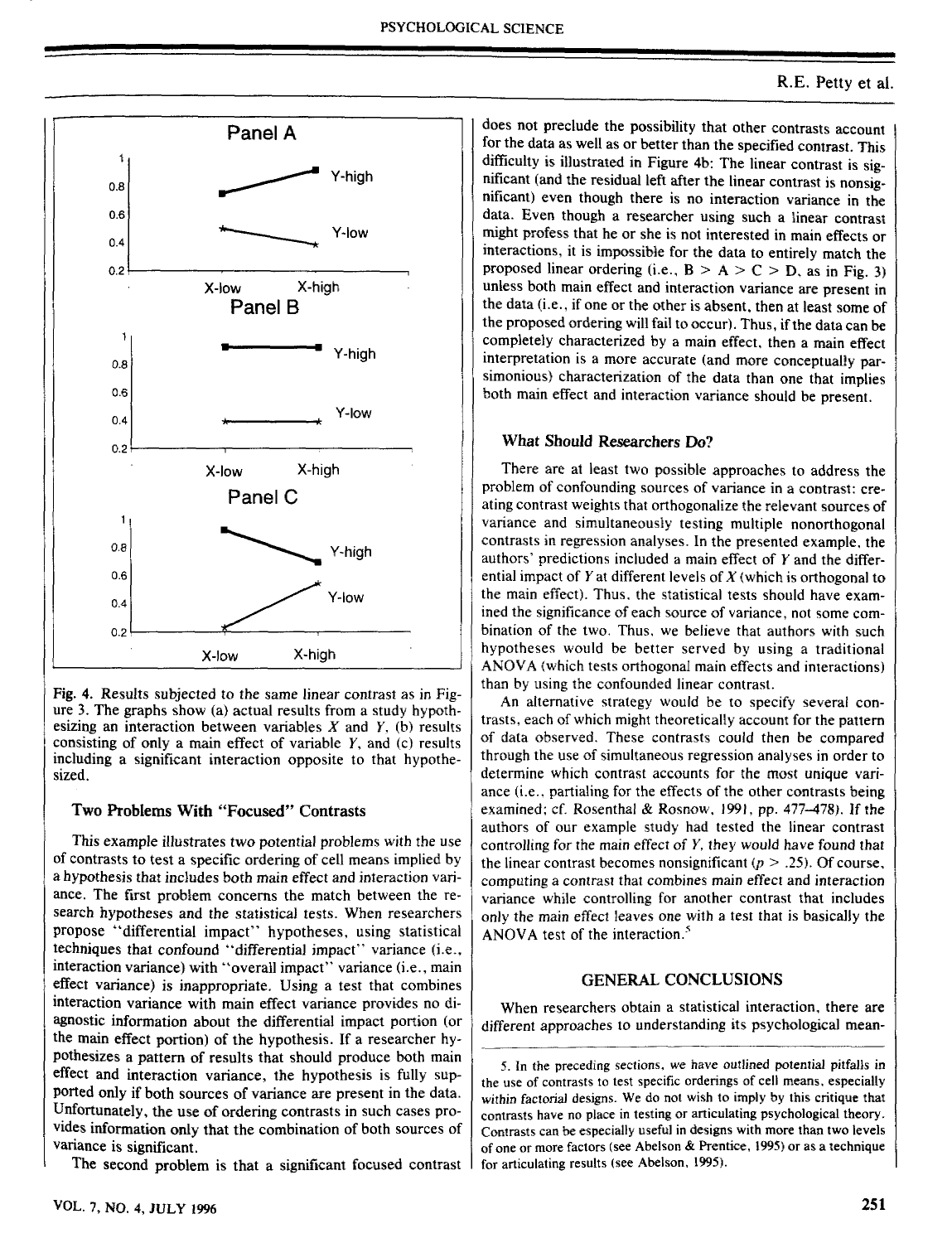#### Interactions

ing. Although some scholars have suggested that the psychological meaning of interactions in data can be understood only by removing variance due to lower order effects, we believe that there is no canned way to interpret data when an interaction is present. Researchers should not necessarily assume that the significant sources of variance in an ANOVA separately represent some meaningful psychological process (or processes). We believe that in representing and interpreting data containing interactions, researchers should consider the conceptual nature of the variables under study (which can often rule out certain representations of the interaction as implausible), the relevant psychological theories (which can direct researchers toward an appropriate understanding of the interaction), and any additional data necessary to distinguish among plausible interaction interpretations. It is only after these considerations that researchers can make an informed decision regarding how an interaction can best be understood. When researchers use focused contrasts as tests of trends in data, they should be aware that a single contrast sometimes confounds multiple sources of meaningful variance (e.g., the linear contrast we described earlier included both main effect and interaction variance). In such cases, the contrast is not diagnostic of the existence of either effect included (i.e., confounded) in the test. Thus, if one's hypothesis depends on a specific source of variance being present, one cannot adequately test for the existence of that effect using a contrast that combines that variance with other sources of variance.

**Acknowledgments**—We are grateful to Robert Abelson. Anthony Greenwaid. Geoffrey Keppel, Robert *C.* MacCallum. Gifford Weary, and Timothy Wilson for comments on the July 1993 version of this article. Preparation of this article was supported by National Science Foundation Grants BNS-9021647 and SBR-9520854 to R.E.P., a National Science Foundation predoctoral fellowship to L.R.F.. and National Institute of Mental Health traineeships (T32 MH!9728) to L.R.F.. D.T.W., and J.R.P.

#### REFERENCES

- Abelson, R.P. (1995). *Statistics as principled argument,* Hillsdaie. NJ: Eribaum. Abelson. R.P.. *&* Prentice. D.A. (1995). *Contrast tests of interaction hypotheses.* Unpublished manuscript. Yale University, New Haven, CT.
- Bobko. P. (1986). A solution to some dilemmas when testing hypotheses about ordinal interactions. *Journal of Applied Psychology, 71,* 323-326.
- Fisher. R.A. (1947). *The design of experiments* (4th ed.). Edinburgh: Oliver and Boyd.
- Guilford, J.P.. & Fruchter. B. (1978). *Fundamental statistics in psychology and education* (6th ed.). New York: McGraw-Hill.
- Hoaglin. D.C, Mosteller. F., & Tukey. J.W. (1991). *Fundamentals of exploratory analysis of variance.* New York: Wiley.
- Judd, C.M., McClelland, G.H., & Culhane, S.E. (1995). Data analysis: Continuing issues in the everyday analysis of psychological data. *Annual Review of Psychology, 46,* 433-465.
- Keppel. G. (1991). *Design and analysis: A researcher s handbook* (3rd ed.). Englewood Cliffs. NJ: Prentice-Hall.
- Kirk. R.E. (1968). *Experimental design: Procedures for the behavioral sciences,* Belmont, CA: Brooks-Cole.
- Meyer, D.L. (1991). Misinterpretation of interaction effects: A reply to Rosnow and Rosenthal. *Psychological Bulletin, 110,* 571-573.
- Myers. J.L. (1979). Fundamentals of experimental design (3rd ed.). Boston: Allyn and Bacon.
- Pedhazur, E.J. (1982). *Multiple regression in behavioral research: Explanation and prediction* (2nd ed.). New York: Holt, Rinehart, *&* Winston.
- Rosenthal, R., & Rosnow, R.L. (1985). *Contrast analysis: Focused comparisons in the analysis of variance.* New York: Cambridge University Press,
- Rosenthal, R,, & Rosnow, R.L. (1991). *Essentials of behavioral research: Meth*ods and data analysis (2nd ed.). New York: McGraw-Hill.
- Rosnow, R.L., & Rosenthal, R. (1989a). Definition and interpretation of interaction effects. *Psychological Bulletin, 105,* 143-146,
- Rosnow, R.L., & Rosenthal, R. (1989b), Statistical procedures and the justification of knowledge in psychological science. *American Psychologist, 44,* 1276-1284,
- Rosnow, R.L., & Rosenthal, R. (1991). If you're looking at the cell means, you're not looking at *only* the interaction (unless all main effects are zero). *Psychological Buiieiin, IIO,* 574-576.
- Rosnow, R.L., & Rosenthal, R. (1995). "Some things you learn aren't so": Cohen's paradox, Asch's paradigm, and the interpretation of interaction. *Psychological Science, 6,* 3—9.
- Ross, W.T., & Creyer, E,H. (1993). Interpreting interactions: Raw means or residual means? Journal of Consumer Research, 20, 330-338.
- Zuckerman, M,, Hodgins. H.S., Zuckerman. A, *&* Rosentha), R. (1993), Contemporary issues in the analysis of data. *Psychological Science, 4,* 49-53,

(RECEIVED 3/23/95; ACCEPTED 7/13/95)